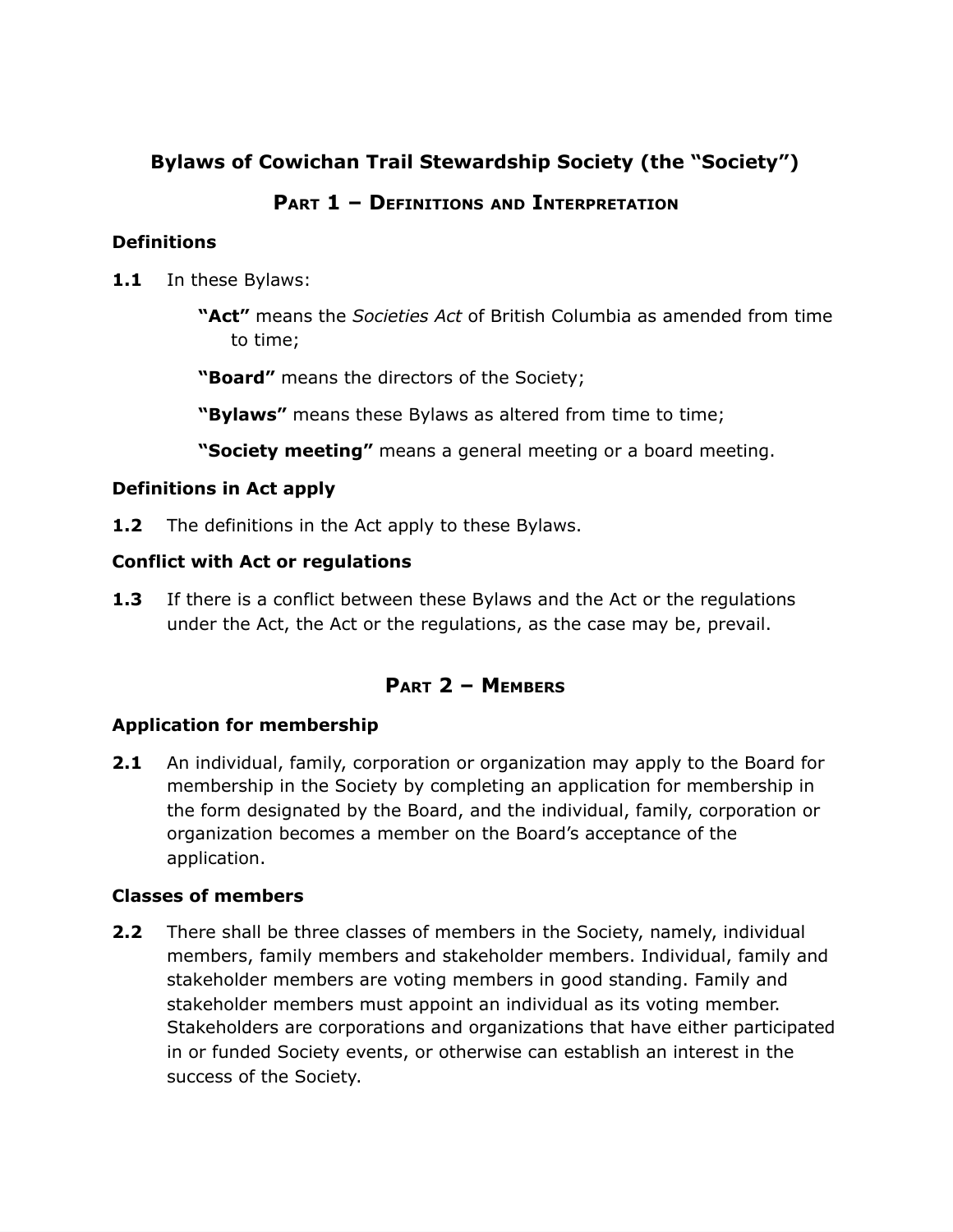### **Duties of members**

**2.3** Every member must uphold the constitution of the Society, comply with these Bylaws and act in accordance with the mission, vision and values of the Society as established by the Board.

### **Amount of membership dues**

**2.4** The amount of the annual membership dues must be determined by the Board.

### **Member not in good standing**

**2.5** A member is not in good standing if the board suspends or expels the member in accordance with Section 2.8. In addition a member is not in good standing if the member fails to pay the member's annual membership dues, if any, and the member is not in good standing for so long as those dues remain unpaid.

### **Member not in good standing may not vote**

- **2.6** A voting member who is not in good standing
	- (a) may not vote at a general meeting, and
	- (b) is deemed not to be a voting member for the purpose of consenting to a resolution of the voting members.

## **Termination of membership if member not in good standing**

- **2.7** Membership in the Society ceases:
	- (a) if the individual, family or stakeholder is not in good standing for 3 consecutive months;
	- (b) by delivering a resignation in writing to the Secretary of the Society; or
	- (c) in the case of an individual, on his or her death or, in the case of a stakeholder, on dissolution.

## **Discipline of members**

- **2.8** The board shall have authority to suspend or expel any member from the Society for any one or more of the following grounds:
	- (a) violating any provision of the by-laws or written policies of the Society;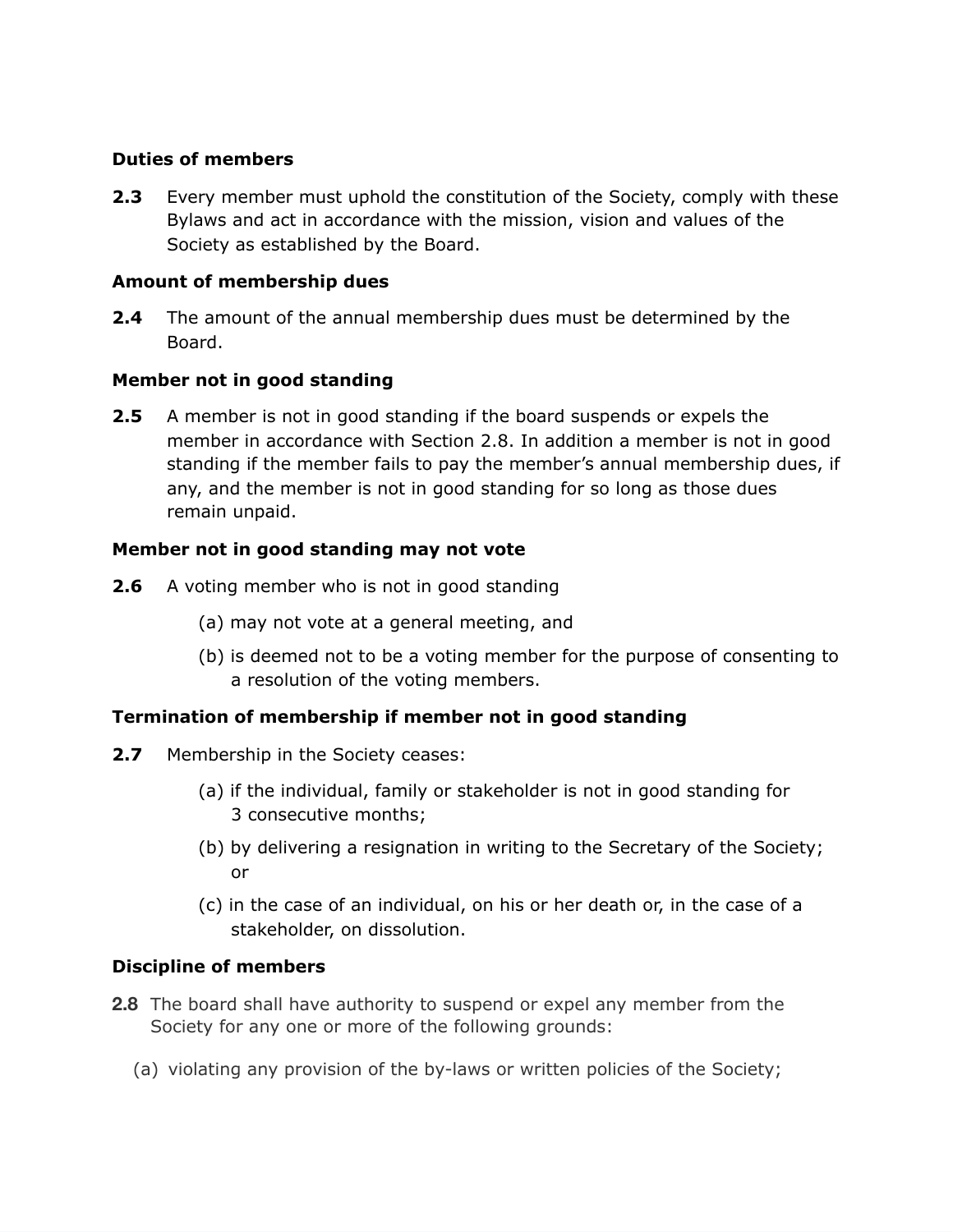- (b) carrying out any conduct which may be detrimental to the Society as determined by the board in its sole discretion;
- (c) for any other reason that the board in its sole and absolute discretion considers to be reasonable, having regard to the mission, vision and values of the Society.

In the event that the board determines that a member should be expelled or suspended from membership in the Society, the president, or such other officer as may be designated by the board, shall provide twenty (20) days notice of suspension or expulsion to the member and shall provide reasons for the proposed suspension or expulsion. The member may make written submissions to the president, or such other officer as may be designated by the board, in response to the notice received within such twenty (20) day period. In the event that no written submissions are received by the president, the president, or such other officer as may be designated by the board, may proceed to notify the member that the member is suspended or expelled from membership in the Society. If written submissions are received in accordance with this section, the board will consider such submissions in arriving at a final decision and shall notify the member concerning such final decision within a further twenty (20) days from the date of receipt of the submissions. The board's decision shall be final and binding on the member, without any further right of appeal.

# **PART 3 – GENERAL M EETINGS OF M EMBERS**

### **Time and place of general meeting**

**3.1** A general meeting must be held at the time and place the Board determines.

### **Ordinary business at general meeting**

- **3.2** At a general meeting, the following business is ordinary business:
	- (a) adoption of rules of order;
	- (b) consideration of any financial statements of the Society presented to the meeting;
	- (c) consideration of the reports, if any, of the directors or auditor;
	- (d) election or appointment of directors;
	- (e) appointment of an auditor, if any;
	- (f) business arising out of a report of the directors not requiring the passing of a special resolution.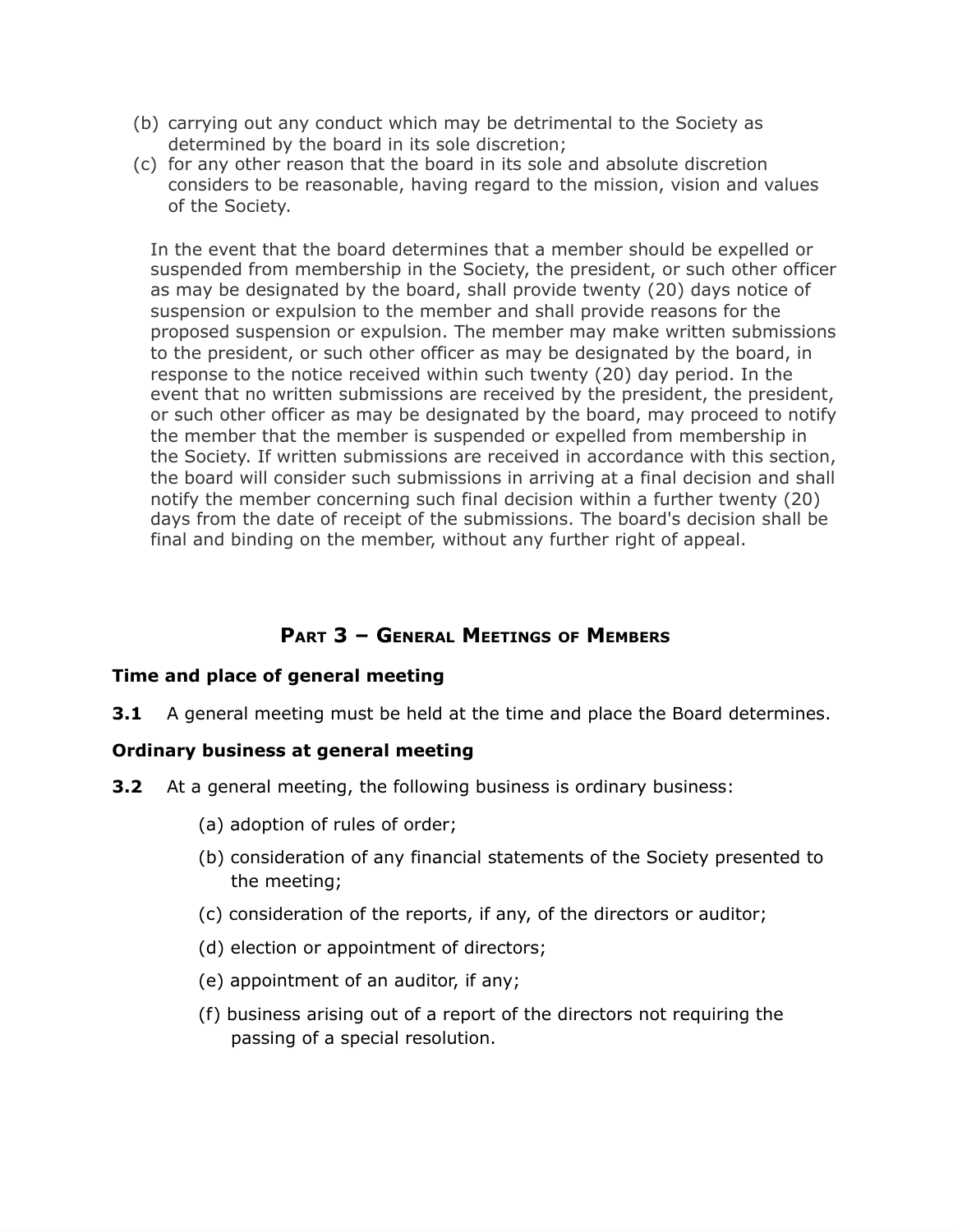### **Notice of special business**

**3.3** A notice of a general meeting must state the nature of any business, other than ordinary business, to be transacted at the meeting in sufficient detail to permit a member receiving the notice to form a reasoned judgment concerning that business.

## **Notice of meeting**

**3.4** All members are entitled to receive notice of general meetings at least twenty-one days in advance of the meeting date. Notice may be given electronically or by mail. The non-receipt of notice shall not invalidate any resolution passed or any proceedings taken at any meeting.

# **Chair of general meeting**

- **3.5** The following individual is entitled to preside as the chair of a general meeting:
	- (a) the individual, if any, appointed by the Board to preside as the chair;
	- (b) if the Board has not appointed an individual to preside as the chair or the individual appointed by the Board is unable to preside as the chair,
		- (i) the president,
		- (ii) the vice-president, if the president is unable to preside as the chair, or
		- (iii) one of the other directors present at the meeting, if both the president and vice-president are unable to preside as the chair.

## **Alternate chair of general meeting**

**3.6** If there is no individual entitled under these Bylaws who is able to preside as the chair of a general meeting within 15 minutes from the time set for holding the meeting, the voting members who are present must elect an individual present at the meeting to preside as the chair.

## **Quorum required**

**3.7** Business, other than the election of the chair of the meeting and the adjournment or termination of the meeting, must not be transacted at a general meeting unless a quorum of voting members is present.

## **Quorum for general meetings**

**3.8** The quorum for the transaction of business at a general meeting is 10 voting members or 10% of the voting members, whichever is greater.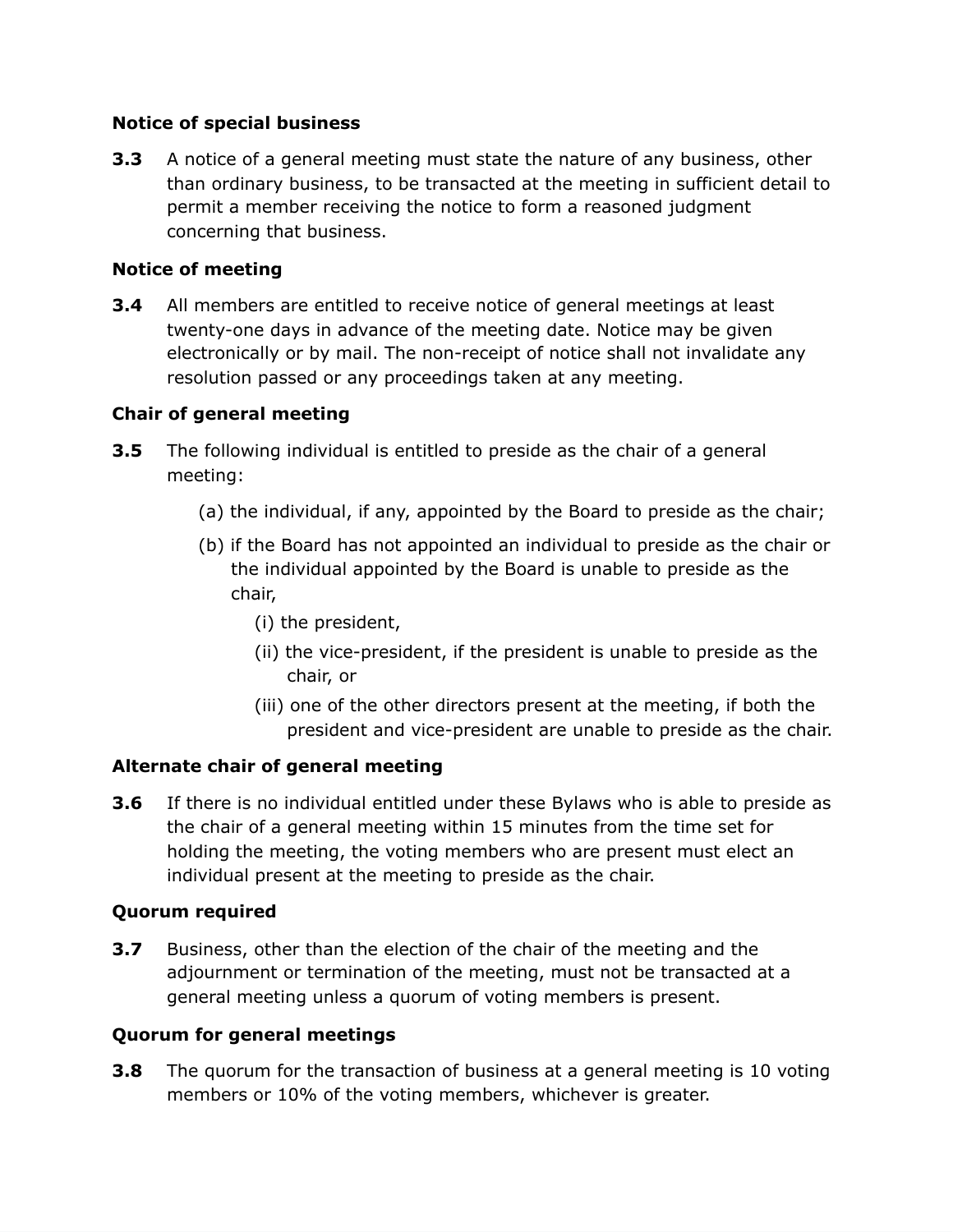### **Lack of quorum at commencement of meeting**

- **3.9** If, within 30 minutes from the time set for holding a general meeting, a quorum of voting members is not present,
	- (a) in the case of a meeting convened on the requisition of members, the meeting is terminated, and
	- (b) in any other case, the meeting stands adjourned to the same day in the next week, at the same time and place, and if, at the continuation of the adjourned meeting, a quorum is not present within 30 minutes from the time set for holding the continuation of the adjourned meeting, the voting members who are present constitute a quorum for that meeting.

### **If quorum ceases to be present**

**3.10** If, at any time during a general meeting, there ceases to be a quorum of voting members present, business then in progress must be suspended until there is a quorum present or until the meeting is adjourned or terminated.

### **Adjournments by chair**

**3.11** The chair of a general meeting may, or, if so directed by the voting members at the meeting, must, adjourn the meeting from time to time and from place to place, but no business may be transacted at the continuation of the adjourned meeting other than business left unfinished at the adjourned meeting.

### **Notice of continuation of adjourned general meeting**

**3.12** It is not necessary to give notice of a continuation of an adjourned general meeting or of the business to be transacted at a continuation of an adjourned general meeting except that, when a general meeting is adjourned for 30 days or more, notice of the continuation of the adjourned meeting must be given.

### **Order of business at general meeting**

- **3.13** The order of business at a general meeting is as follows:
	- (a) elect an individual to chair the meeting, if necessary;
	- (b) determine that there is a quorum;
	- (c) approve the agenda;
	- (d) approve the minutes from the last general meeting;
	- (e) deal with unfinished business from the last general meeting;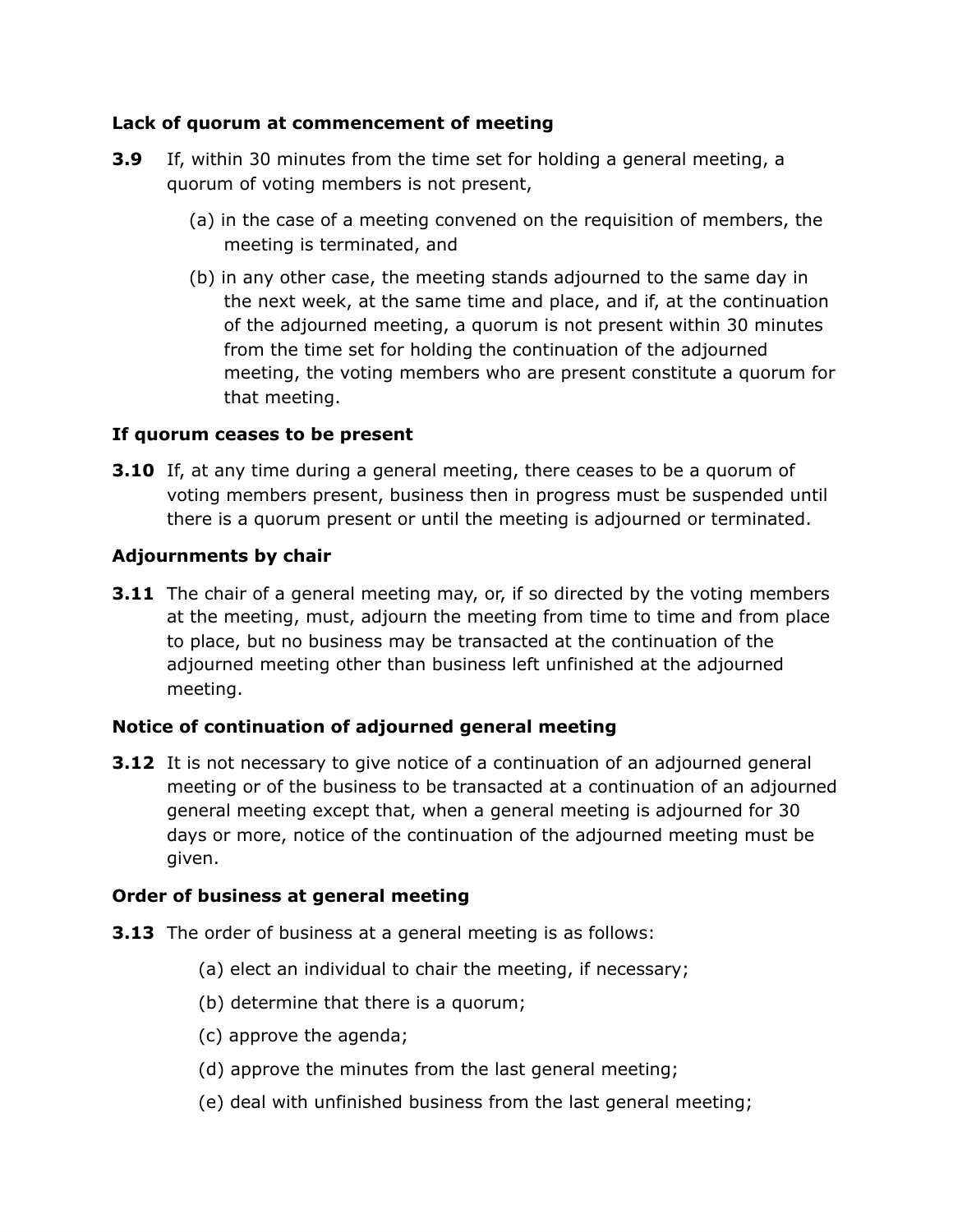- (f) if the meeting is an annual general meeting,
	- (i) receive the directors' report on the financial statements of the Society for the previous financial year, and the auditor's report, if any, on those statements,
	- (ii) receive the budget for the upcoming year,
	- (iii) receive any other reports of directors' activities and decisions since the previous annual general meeting,
	- (iv) elect or appoint directors, and
	- (v) appoint an auditor, if any;
- (g) deal with new business, including any matters about which notice has been given to the members in the notice of meeting;
- (h) terminate the meeting.

#### **Methods of voting**

**3.14** At a general meeting, every voting member present is entitled to one vote and voting must be by a show of hands, an oral vote or another method that adequately discloses the intention of the voting members, except that if, before or after such a vote, 2 or more voting members request a secret ballot or a secret ballot is directed by the chair of the meeting, voting must be by a secret ballot.

#### **Announcement of result**

**3.15** The chair of a general meeting must announce the outcome of each vote and that outcome must be recorded in the minutes of the meeting.

#### **Proxy voting not permitted**

**3.16** Voting by proxy is not permitted.

### **Chair voting**

**3.17** The chair may move or propose a resolution. The Chair shall have a casting vote and the chair shall only vote in the case of a tie vote.

#### **Matters decided at general meeting by ordinary resolution**

**3.18** A matter to be decided at a general meeting must be decided by ordinary resolution unless the matter is required by the Act or these Bylaws to be decided by special resolution or by another resolution having a higher voting threshold than the threshold for an ordinary resolution.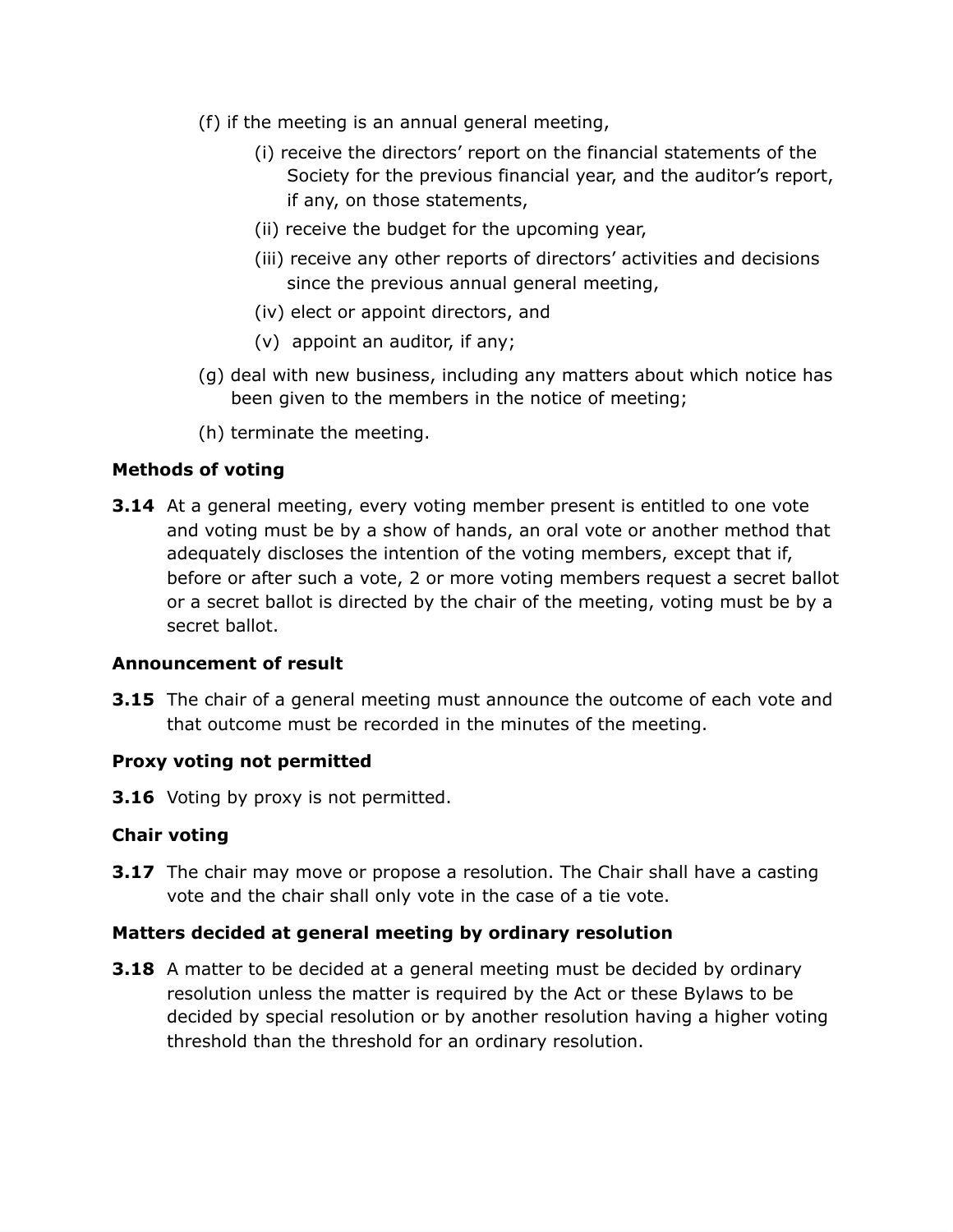#### **Non-members in attendance**

**3.19** A non-member must have approval of the chair to attend and speak at a general meeting.

# **PART 4 – D IRECTORS**

#### **Number of directors on Board**

**4.1** The Society must have no fewer than 5 and no more than 12 directors.

#### **Method of applying to be a director**

**4.2** Any voting member who would like to be elected or appointed as a director must complete and submit an application form to the board of directors at least 10 days prior to an annual general meeting. Nominations will not be accepted from the floor of the annual general meeting. Nominations will not be accepted from a member related by blood or marriage to another board member or to a senior staff member.

#### **Election of directors**

**4.3** At each annual general meeting, the voting members entitled to vote for the election of directors will elect the Board, and the directors shall be elected to hold office for a term expiring not later than the close of the third annual meeting of members following the election. One director's position for each chapter shall be left unfilled at each annual general meeting for appointment by each chapter.

#### **Removal of directors**

- **4.4** A board member may be removed from the board for:
- (a)ceasing to be a member in good standing,
- (b)absence from three consecutive meetings of the board unless the circumstances are unavoidable and accepted by the board,
- (c) failure to perform any duty or tasks as set out in these bylaws or policies, or breach of these bylaws.

To remove a board member from office for any of the reasons in this section a resolution of the board shall be made and approved by a simple majority and passed at a board meeting for which notice of the intent to pass such resolution has been given.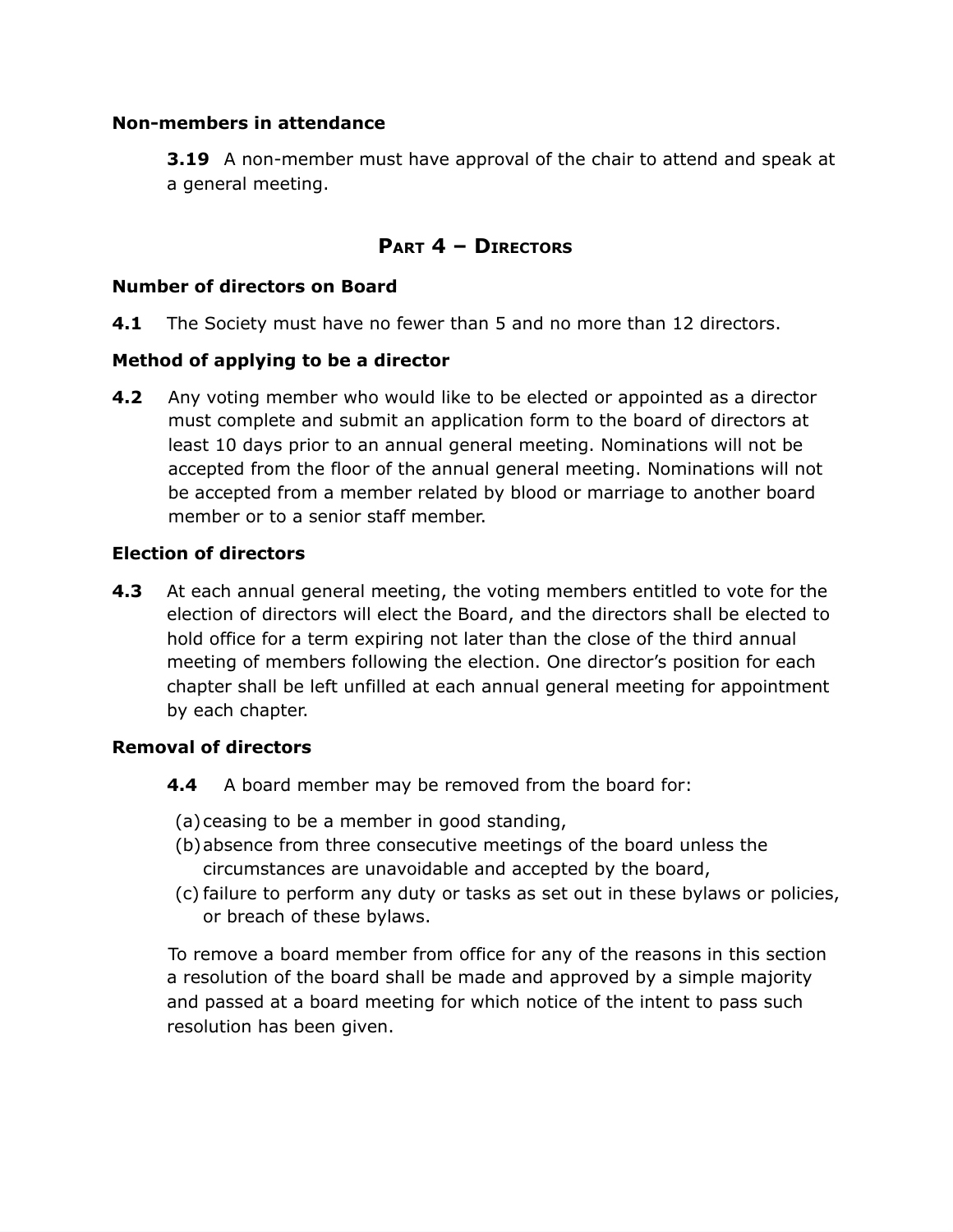### **Directors may fill casual vacancy on Board**

**4.5** The Board may, at any time, appoint a member as a director to fill a vacancy that arises on the Board as a result of the resignation, death or incapacity of a director during the director's term of office.

### **Term of appointment of director filling casual vacancy**

**4.6** A director appointed by the Board to fill a vacancy ceases to be a director at the end of the unexpired portion of the term of office of the individual whose departure from office created the vacancy.

# **PART 5 – D IRECTORS' M EETINGS**

## **Calling directors' meeting**

**5.1** A directors' meeting may be called by the president or by any 2 other directors.

### **Notice of directors' meeting**

**5.2** At least 2 days' notice of a directors' meeting must be given unless all the directors agree to a shorter notice period.

## **Proceedings valid despite omission to give notice**

**5.3** The accidental omission to give notice of a directors' meeting to a director, or the non-receipt of a notice by a director, does not invalidate proceedings at the meeting.

## **Conduct of directors' meetings**

**5.4** The directors may regulate their meetings and proceedings as they think fit. The President may exclude non-voting board members from meetings that discuss personnel, legal and other matters for which a conflict of interest may occur.

### **Quorum of directors**

**5.5** The quorum for the transaction of business at a directors' meeting is a majority of the directors.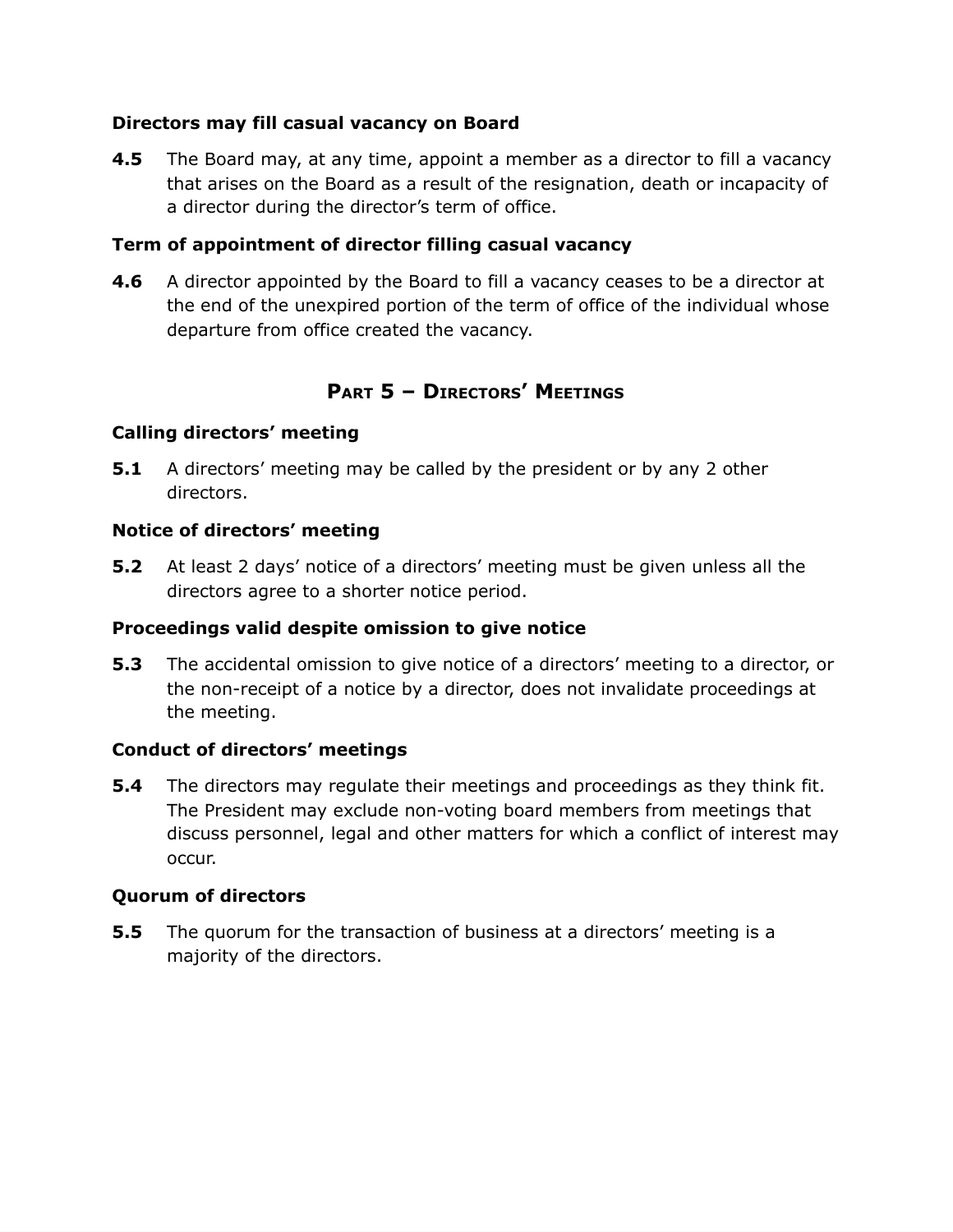### **PART 6 – BOARD POSITIONS**

#### **Appointment to Board positions**

- **6.1** Once elected by the membership, the Directors will appoint amongst themselves the following roles, and a director, other than the President, may hold more than one position:
	- (a) president;
	- (b) vice-president;
	- (c) secretary;
	- (d) treasurer.

#### **Directors at large**

**6.2** Directors who are elected or appointed to positions on the Board in addition to the positions described in these Bylaws are elected or appointed as directors at large.

#### **Role of president**

**6.3** The president is the chair of the Board and is responsible for supervising the other directors in the execution of their duties. The president may appoint committees.

### **Role of vice-president**

**6.4** The vice-president is the vice-chair of the Board and is responsible for carrying out the duties of the president if the president is unable to act. If both the president and vice-president are absent from a board meeting, the board members will select a chair for that meeting.

#### **Role of secretary**

- **6.5** The secretary is responsible for doing, or making the necessary arrangements for, the following:
	- (a) issuing notices of general meetings and directors' meetings;
	- (b) taking minutes of general meetings and directors' meetings;
	- (c) keeping the records of the Society in accordance with the Act;
	- (d) conducting the correspondence of the Board;
	- (e) filing the annual report of the Society and making any other filings with the registrar under the Act.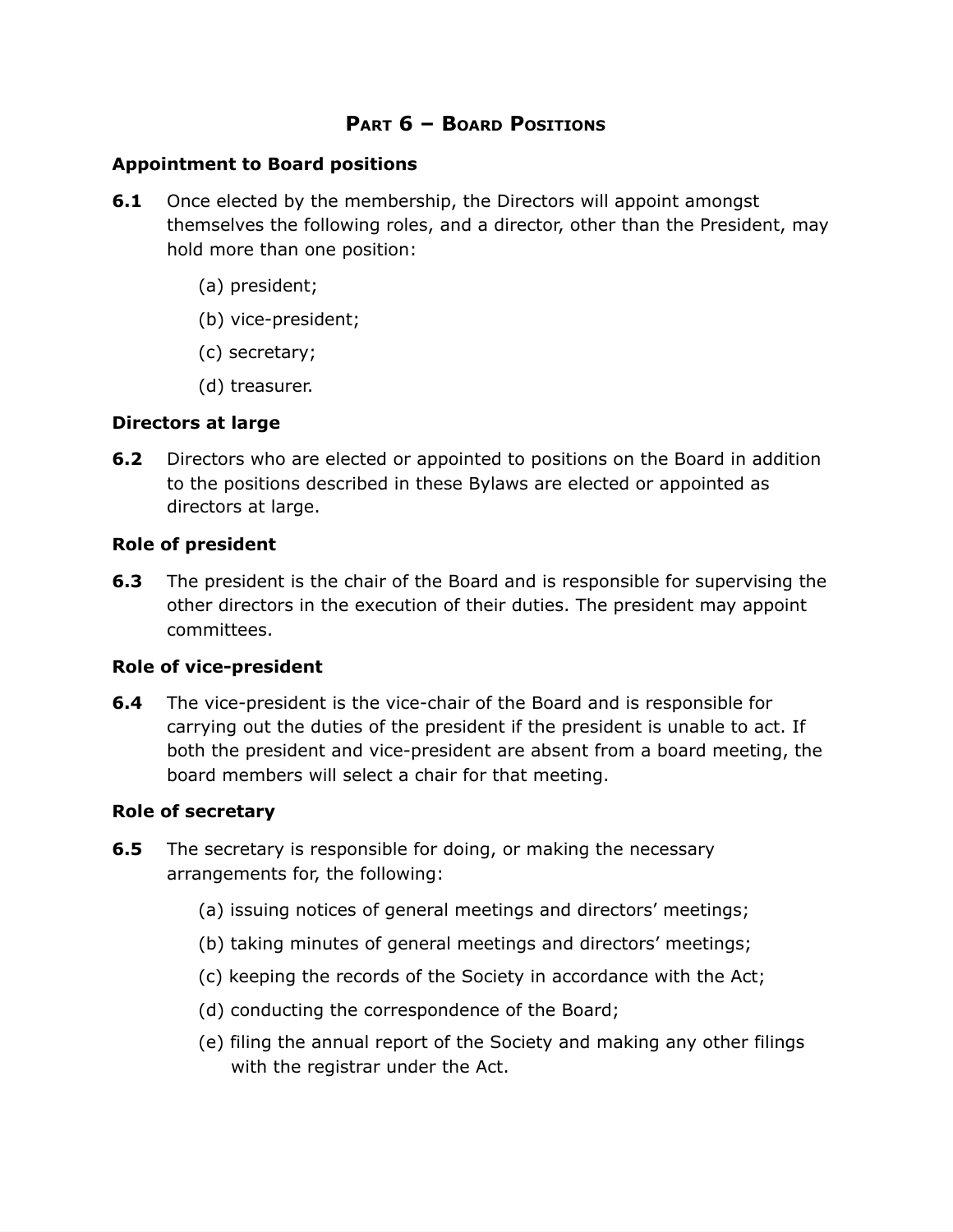### **Absence of secretary from meeting**

**6.6** In the absence of the secretary from a meeting, the Board must appoint another individual to act as secretary at the meeting.

### **Role of treasurer**

- **6.7** The treasurer is responsible for doing, or making the necessary arrangements for, the following:
	- (a) receiving and banking monies collected from the members or other sources;
	- (b) keeping accounting records in respect of the Society's financial transactions;
	- (c) preparing the Society's financial statements;
	- (d) making the Society's filings respecting taxes.

# **PART 7 – REMUNERATION OF D IRECTORS AND SIGNING AUTHORITY**

### **Remuneration of directors**

**7.1** These Bylaws do not permit the Society to pay a director remuneration for being a director, but the Society may, subject to the Act, pay remuneration to a director for services provided by the director to the Society in another capacity.

## **Signing authority**

- **7.2** A contract or other record to be signed by the Society must be signed on behalf of the Society
	- (a) by the president, together with one other director,
	- (b) if the president is unable to provide a signature, by the vice-president together with one other director,
	- (c) if the president and vice-president are both unable to provide signatures, by any 2 other directors, or
	- (d) in any case, by one or more individuals authorized by the Board to sign the record on behalf of the Society.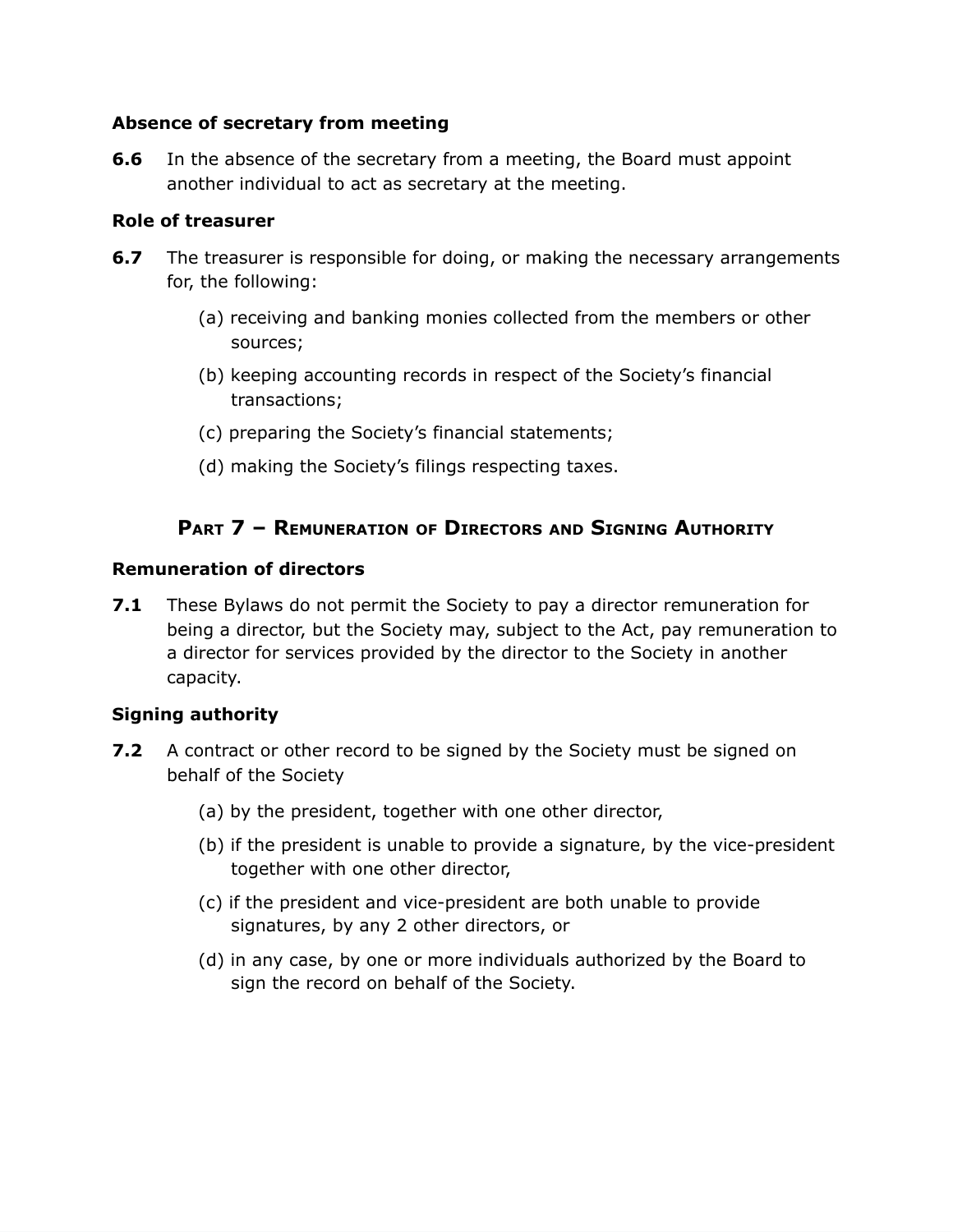# **PART 8 – VIRTUAL MEETINGS**

#### **Electronic attendance at meetings**

**8.1** A person who is entitled to participate in, including vote at, a society meeting may do so by telephone or other communications medium if all of the persons participating in the meeting, whether by telephone, by other communications medium or in person, are able to communicate with each other and, if applicable, vote at the meeting.

### **Responsibility for medium**

**8.2** Subsection (1) does not obligate a person responsible for holding a society meeting to take any action to facilitate the use of any communications medium at the meeting.

#### **Rules**

**8.3** A society meeting may be held solely by telephone or other communications medium if:

- (a) in the case of a society meeting with respect to which notice must be given, notice of the meeting provides instructions for attending at or participating in the meeting by the communications medium, including, if applicable, instructions for how to vote at the meeting,
- (b) all of the persons participating in the society meeting are able to communicate with each other and, if applicable, vote at the meeting, and
- (c) the person responsible for holding the society meeting facilitates the use of the communications medium at the meeting.

#### **Deemed present in person**

**8.4** A person who participates in, or attends or votes at, a society meeting in a manner contemplated by subsection (1) or (3) is deemed to be present in person at the meeting.

## **PART 9 – CHAPTERS**

#### **Purpose**

**9.1** Chapters may be established by the directors for a defined subdivison of the society's membership. The subdivison may be geographic or any other subset established by the society's board of directors. The purpose of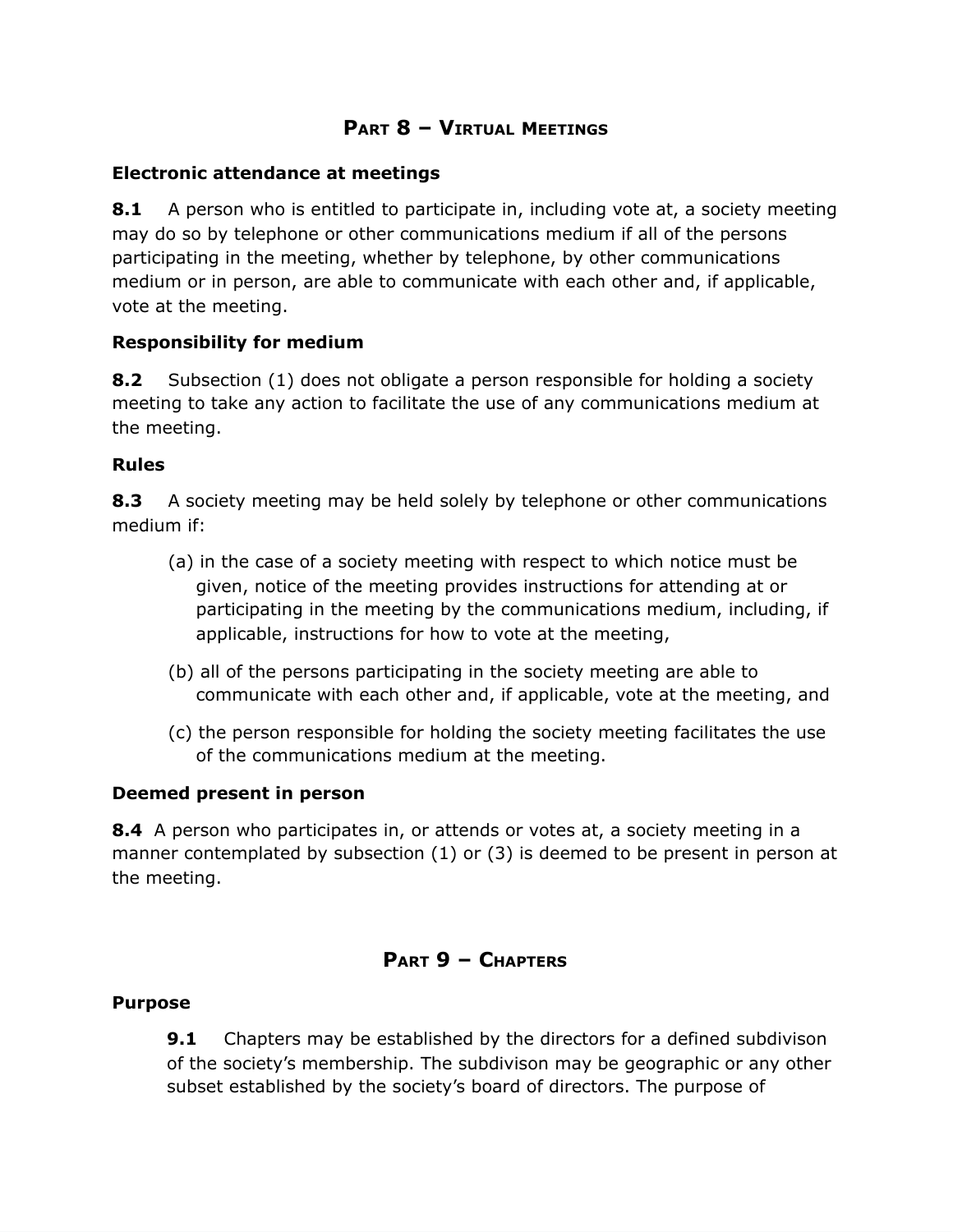chapters is to manage matters that are of unique interest to a subset of members.

# **Policy**

**9.2** Chapters shall be bound by society bylaws and policies.

# **Operations**

**9.3** There shall be operating procedures for each chapter which must detail the following matters:

- (a) Banking, and handling of monies received,
- (b) Purchasing of goods and services, and payments,
- (c) Budgets
- (d) Officer positions and duties,
- (e) Election of officers,
- (f) Delegation to committees,
- (g) Chapter structure and activities,
- (h) Meeting procedures,
- (i) Grievances by members,
- (j) Amendments to procedures,
- (k) Dissolution.

# **Officers**

**9.4** The chapter officers will appoint one of the officers as a director of the society.

# **Meetings**

**9.5** The officers shall hold at least four (4) meetings and one (1) membership meeting each year. Minutes of each meeting will be provided to the society's secretary within thirty (30) days of the meeting.

# **Workplan**

**9.6** The officers of chapters will submit to the society's board an annual workplan for the next fiscal year two months prior to the start of the next fiscal year.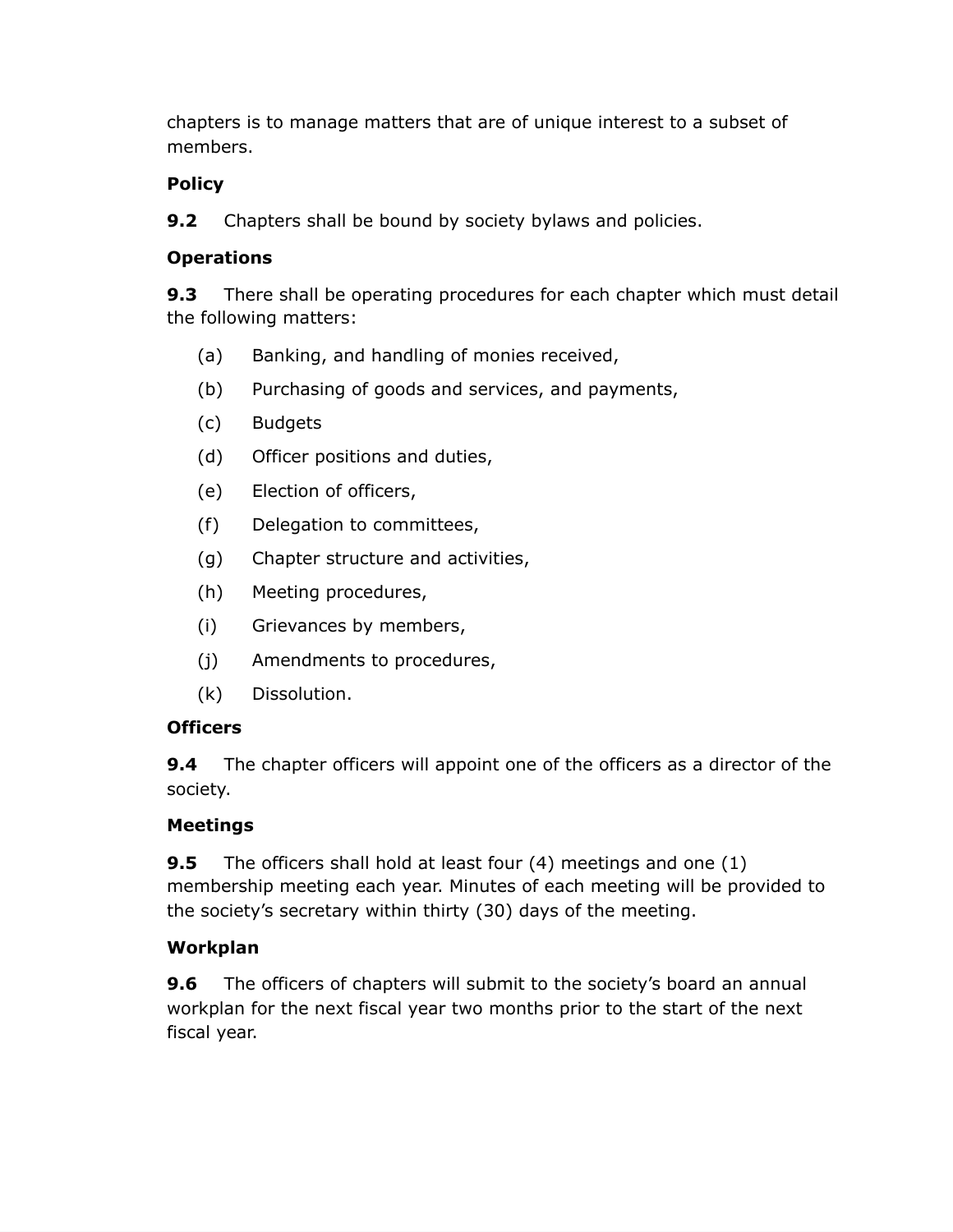## **PART 10 – M ANAGEMENT OF SOCIETY**

#### **Powers**

- **10.1** The board shall exercise all the powers that the society may legally exercise in fulfillment of its objectives. Those powers include, but are not limited to the power:
	- (a) to enter into contracts or agreements,
	- (b) to make banking and financial arrangements,
	- (c) to execute documents,
	- (d) to purchase, lease or otherwise acquire, sell, exchange or otherwise dispose of property, securities or any rights or interest for such consideration and upon such terms and conditions as the Board considers advisable,
	- (e) to purchase insurance to protect the property, rights and interest of the society and to indemnify the society, its members, board and officers from any claims, damages, losses or costs arising from or related to the affairs of the society,
	- (f) to borrow money.

#### **Duties**

10.2 The board shall be responsible for:

- (a) determining policies and procedures for operations of the society,
- (b) making decisions on society operating matters,
- (c) hiring staff and contractors,

#### **Delegation**

**10.3** The board may delegate its powers and duties to staff and contractors.

### **Standard of care**

**10.4** Every board member of the society shall exercise the powers and discharge the duties of the office honestly, in good faith and in the best interest of the society. Every board member shall exercise the degree of care, diligence and skill that a reasonable and prudent person would exercise in comparable circumstances.